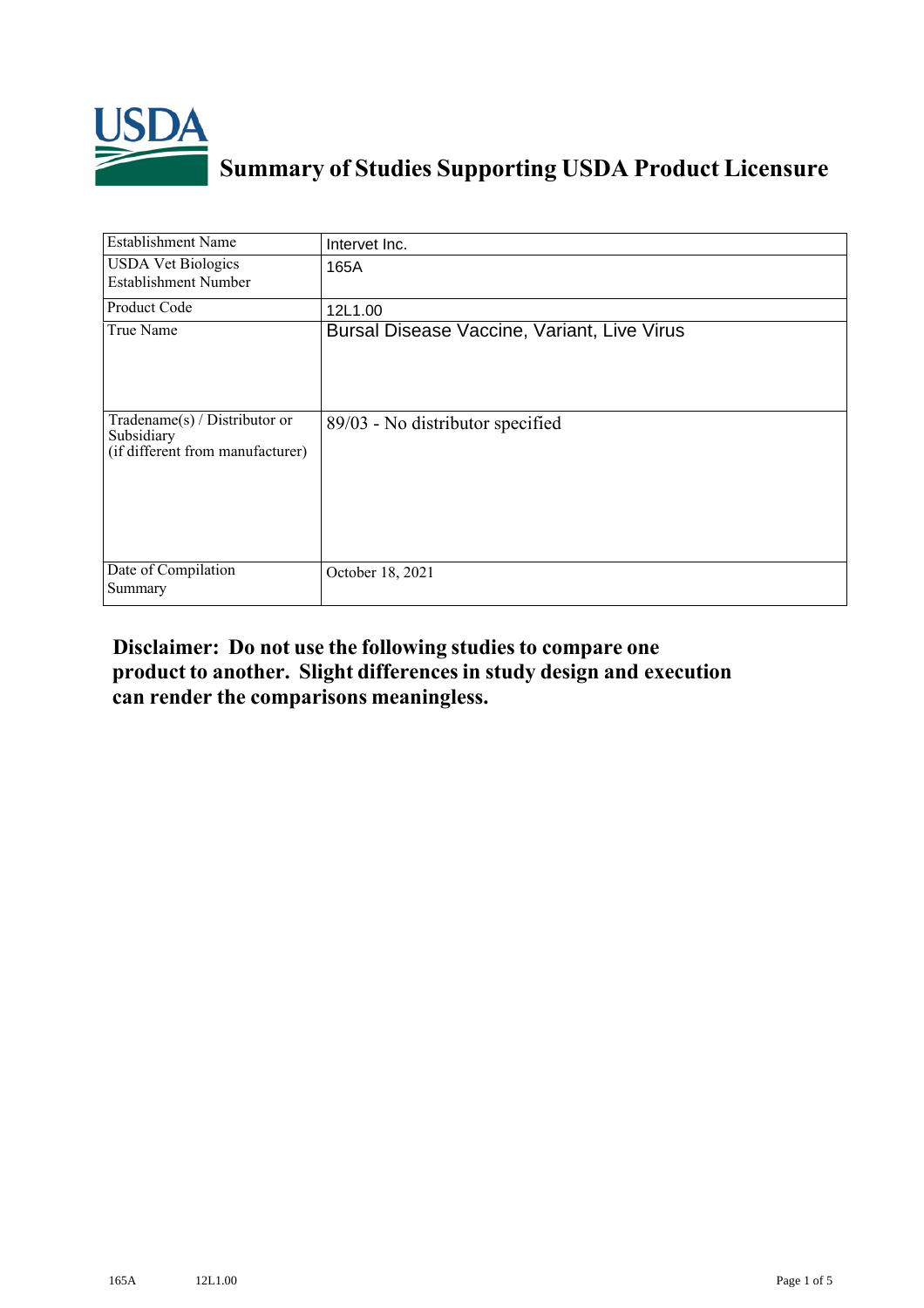| <b>Study Type</b>              | Efficacy                                                                                                                                                                                                                                                                                                                       |
|--------------------------------|--------------------------------------------------------------------------------------------------------------------------------------------------------------------------------------------------------------------------------------------------------------------------------------------------------------------------------|
| <b>Pertaining to</b>           | Infectious Bursal Disease (IBD), Standard and Variant Strains                                                                                                                                                                                                                                                                  |
| <b>Study Purpose</b>           | To demonstrate effectiveness against IBD, standard and variant                                                                                                                                                                                                                                                                 |
|                                | strains.                                                                                                                                                                                                                                                                                                                       |
| <b>Product Administration</b>  | In Ovo                                                                                                                                                                                                                                                                                                                         |
| <b>Study Animals</b>           | Chickens                                                                                                                                                                                                                                                                                                                       |
| <b>Challenge Description</b>   |                                                                                                                                                                                                                                                                                                                                |
| <b>Interval observed after</b> |                                                                                                                                                                                                                                                                                                                                |
| challenge                      |                                                                                                                                                                                                                                                                                                                                |
| <b>Results</b>                 | Study data were evaluated by USDA-APHIS prior to product<br>licensure and met regulatory standards for acceptance at the<br>time of submission. No data are published because this study<br>was submitted to USDA-APHIS prior to January 1, 2007, and<br>APHIS only requires publication of data submitted after that<br>date. |
| <b>USDA Approval Date</b>      | March 8, 2001                                                                                                                                                                                                                                                                                                                  |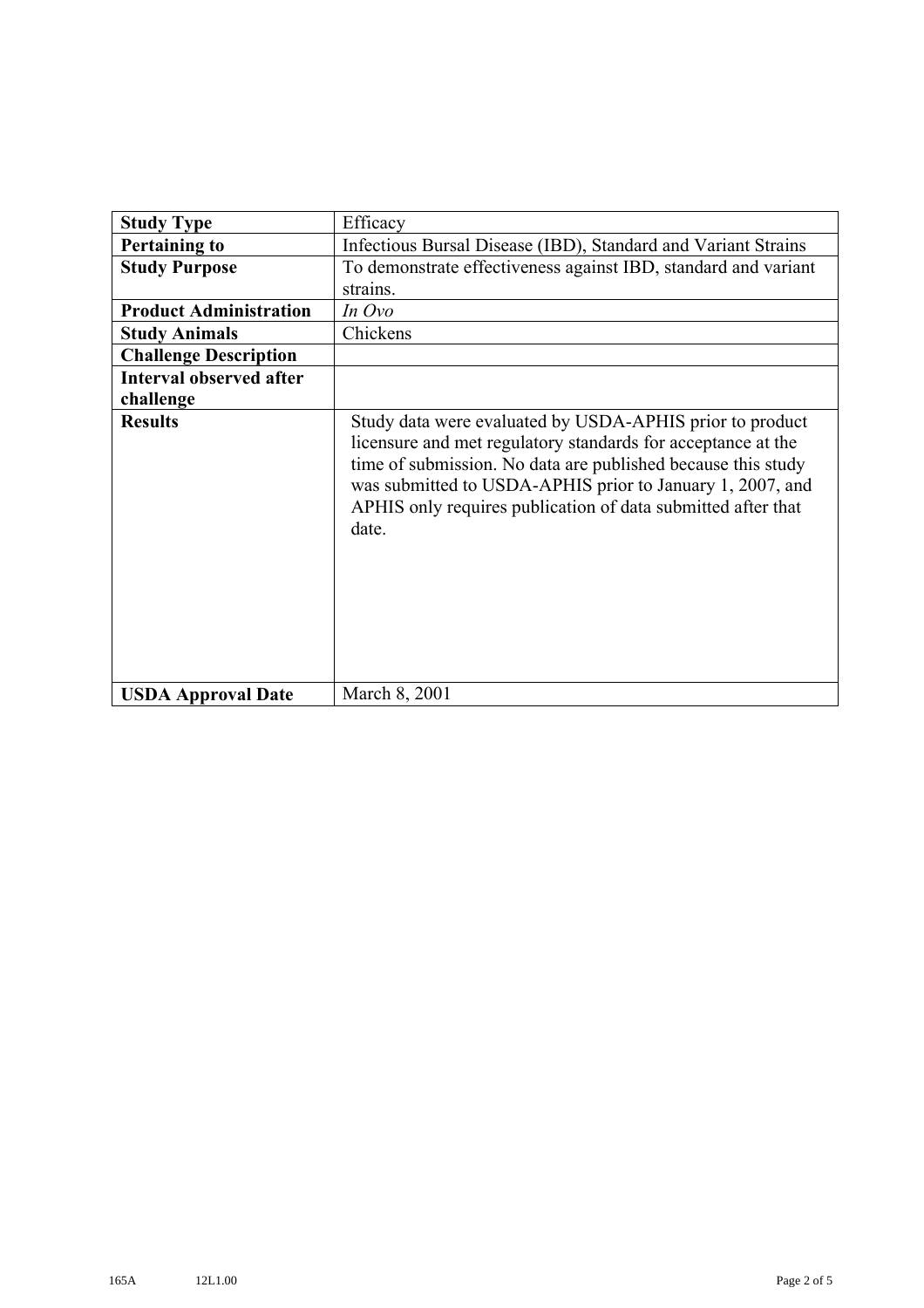| <b>Study Type</b>              | Efficacy                                                                                                                                                                                                                                                                                                                       |
|--------------------------------|--------------------------------------------------------------------------------------------------------------------------------------------------------------------------------------------------------------------------------------------------------------------------------------------------------------------------------|
| <b>Pertaining to</b>           | Infectious Bursal Disease (IBD), Standard and Variant Strains                                                                                                                                                                                                                                                                  |
| <b>Study Purpose</b>           | To demonstrate effectiveness against IBD, standard and variant                                                                                                                                                                                                                                                                 |
|                                | strains.                                                                                                                                                                                                                                                                                                                       |
| <b>Product Administration</b>  | Subcutaneous                                                                                                                                                                                                                                                                                                                   |
| <b>Study Animals</b>           | Chickens                                                                                                                                                                                                                                                                                                                       |
| <b>Challenge Description</b>   |                                                                                                                                                                                                                                                                                                                                |
| <b>Interval observed after</b> |                                                                                                                                                                                                                                                                                                                                |
| challenge                      |                                                                                                                                                                                                                                                                                                                                |
| <b>Results</b>                 | Study data were evaluated by USDA-APHIS prior to product<br>licensure and met regulatory standards for acceptance at the<br>time of submission. No data are published because this study<br>was submitted to USDA-APHIS prior to January 1, 2007, and<br>APHIS only requires publication of data submitted after that<br>date. |
| <b>USDA Approval Date</b>      | October 30, 1992                                                                                                                                                                                                                                                                                                               |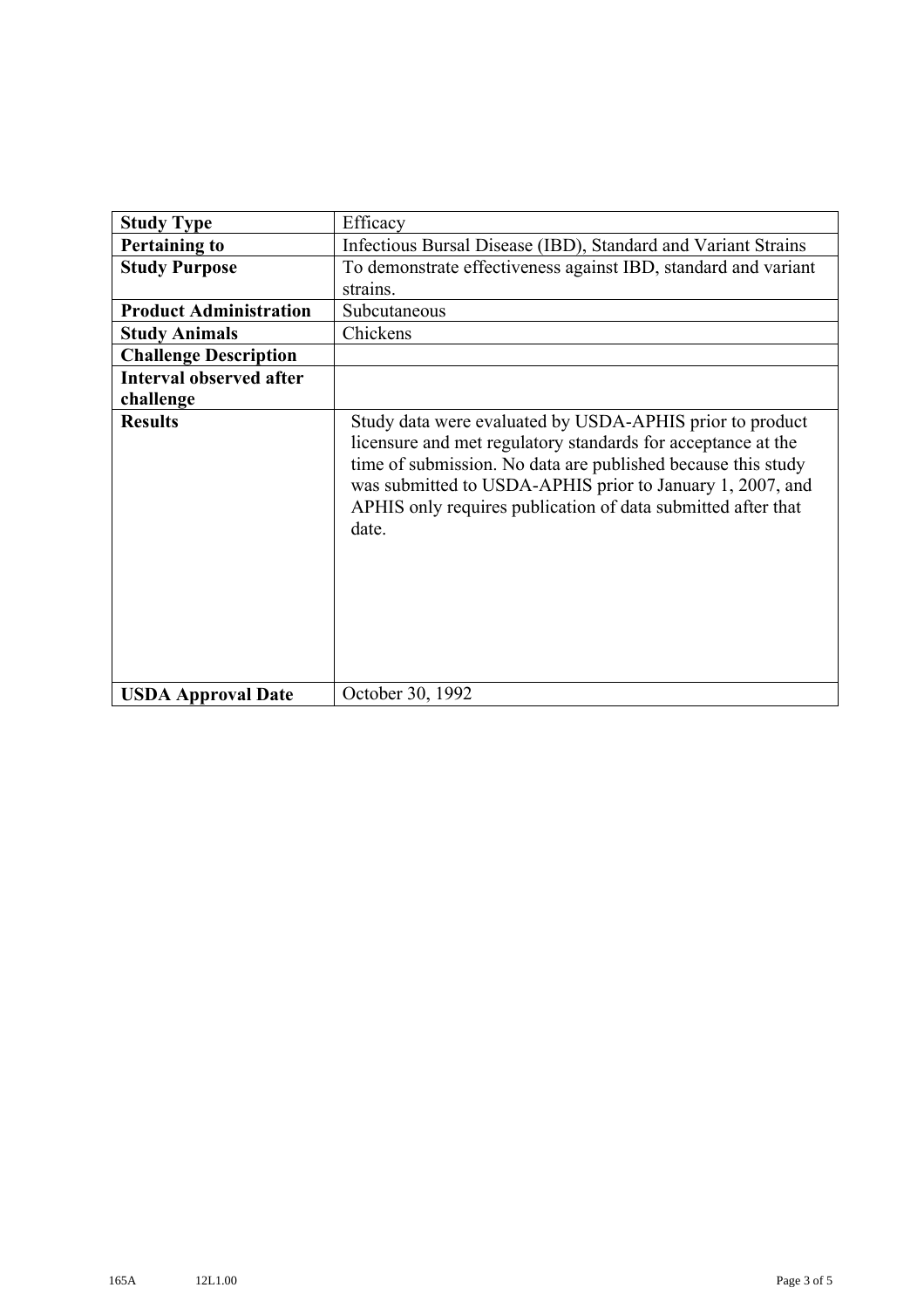| <b>Study Type</b>              | Safety                                                                                                                                                                                                                                                                                                                         |
|--------------------------------|--------------------------------------------------------------------------------------------------------------------------------------------------------------------------------------------------------------------------------------------------------------------------------------------------------------------------------|
| <b>Pertaining to</b>           | ALL                                                                                                                                                                                                                                                                                                                            |
| <b>Study Purpose</b>           | To demonstrate safety of product under typical field conditions                                                                                                                                                                                                                                                                |
| <b>Product Administration</b>  | Subcutaneous                                                                                                                                                                                                                                                                                                                   |
| <b>Study Animals</b>           | Chickens                                                                                                                                                                                                                                                                                                                       |
| <b>Challenge Description</b>   |                                                                                                                                                                                                                                                                                                                                |
| <b>Interval observed after</b> |                                                                                                                                                                                                                                                                                                                                |
| challenge                      |                                                                                                                                                                                                                                                                                                                                |
| <b>Results</b>                 | Study data were evaluated by USDA-APHIS prior to product<br>licensure and met regulatory standards for acceptance at the<br>time of submission. No data are published because this study<br>was submitted to USDA-APHIS prior to January 1, 2007, and<br>APHIS only requires publication of data submitted after that<br>date. |
| <b>USDA Approval Date</b>      | July 28, 1993                                                                                                                                                                                                                                                                                                                  |